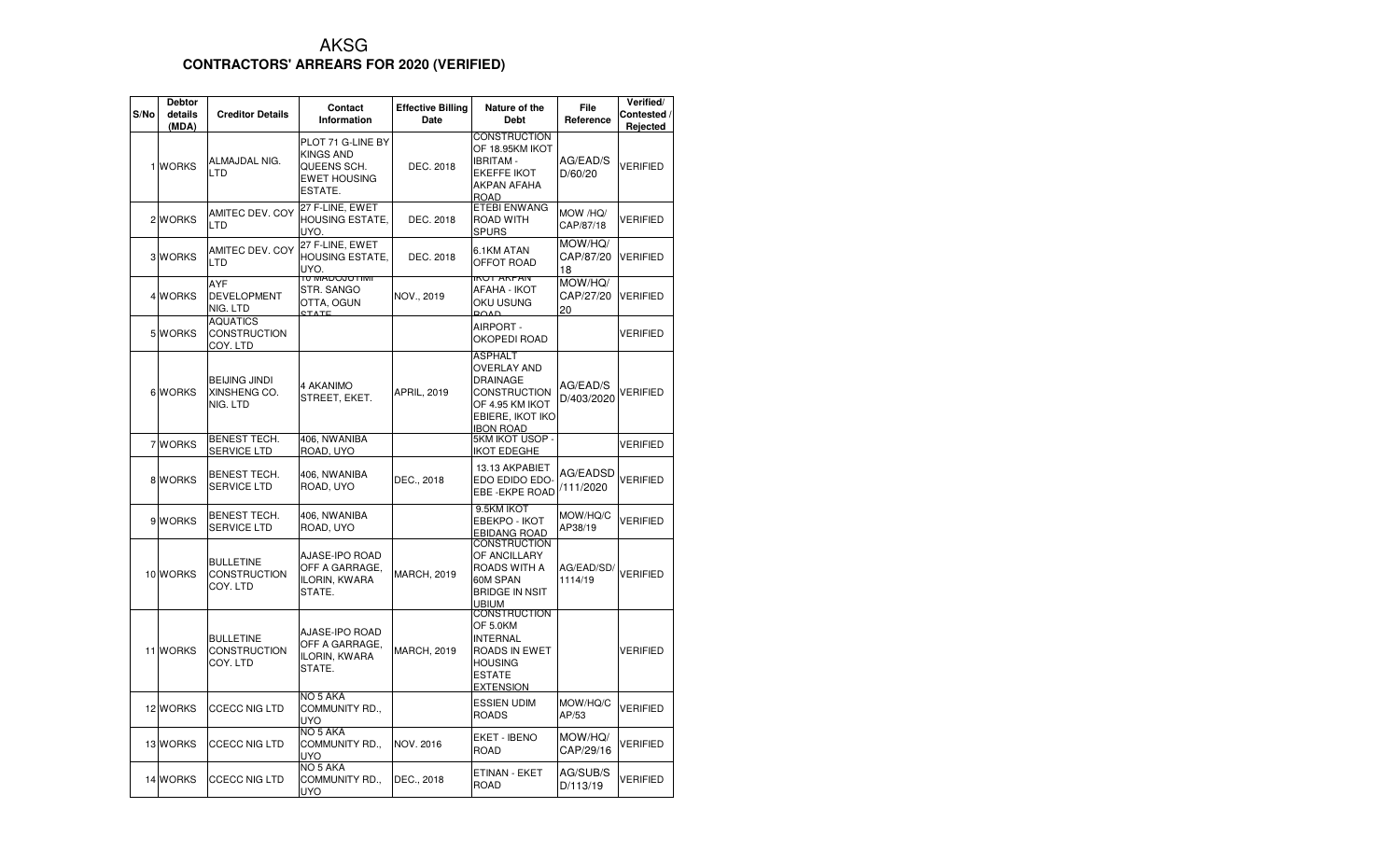|    | 15 WORKS   | <b>CCECC NIG LTD</b>                                     | NO 5 AKA<br>COMMUNITY RD.,<br><b>UYO</b>                  |                   | DUALIZATION OF<br>13.5KM OKOPEDI<br>ORON RD. BY<br><b>EAST - WEST RD</b>                       |                                      | <b>VERIFIED</b> |
|----|------------|----------------------------------------------------------|-----------------------------------------------------------|-------------------|------------------------------------------------------------------------------------------------|--------------------------------------|-----------------|
|    | 16 WORKS   | CONTRACTING HP ADEOGUN<br>CO. LTD                        | 2 AJOSE<br>STREET, VI,<br>LAGOS.                          | DEC., 2018        | <b>12.15KM ENEN</b><br>NSIT-OBOTONG<br><b>ROAD</b>                                             | MOW/HQ/C<br>AP/110/18                | VERIFIED        |
|    | 17 WORKS   | COSSEL NIG. LTD                                          | 75B EAST WEST<br>RD., PORT<br><b>HARCOURT</b>             |                   | 6.KM IDIABA-NDA<br><b>NSIT IKOT ABASI</b><br>NUNG UDOE RD                                      |                                      | <b>VERIFIED</b> |
|    | 18 WORKS   | <b>COSSEL NIG. LTD</b>                                   | 75B EAST WEST<br>RD., PORT<br><b>HARCOURT</b>             | DEC., 2018        | CONST. OF<br>AZUNMINI<br><b>ROAD</b>                                                           | MOW/HQ/<br>CAP/5/19                  | VERIFIED        |
| 19 |            | <b>DPL</b><br><b>CONSTRUCTION</b><br>LTD                 | 7A ALEXANDER<br>ROAD IKOYI,<br>LAGOS.                     |                   | ion of 14.5km<br>Airport-Okopedi<br>Road                                                       | AG/EAD/S<br>D/16/2020                | VERIFIED        |
| 20 |            | <b>EVOMEC GLOBAL</b><br><b>SERVICES LTD</b>              | 50A EVO ROAD,<br>GRA, PHASE 2,<br>PORT-HARCOURT.          | <b>JUNE, 2019</b> | CONSTRUCTION<br>OF 9.0KM<br>SECRETARIAT<br>RD, ULIONG -<br>EDIKOR-UDUETA<br><b>ROAD</b>        | MOW/HQ/<br>CAP/36/20<br>19           | <b>VERIFIED</b> |
| 21 |            | <b>FLASHPOINT</b><br>TECH. SERV. LTD                     | 37 EDET AKPAN<br>AVENUE, UYO.                             | <b>JUNE, 2019</b> | NKO-IKOT ABIA<br><b>OSOM-IKPE</b><br><b>MBAK EYOP-</b><br><b>ABAK IFIA LINK</b><br><b>ROAD</b> |                                      | VERIFIED        |
|    | 22 WORKS   | GRACIB<br><b>INVESTMENT LTD</b>                          | 104B UMUAHIA<br>ROAD, IKOT<br>EKPENE.                     | DEC. 2017         | CONSTRUCTION<br>N OF 4.2KM ABAK<br><b>IFIA - IKPE MBAK</b><br>EYOP RD                          | AG/SUB/S<br>D/1137/201 VERIFIED<br>7 |                 |
|    | 23 WORKS   | <b>HAMMAKOPP</b><br>CONSORTIUM NIG.<br><b>LTD</b>        | <b>IBOM AIRPORT</b><br>ROAD, UYO                          |                   | ABAK - UTU<br><b>NSEKHE ROAD</b><br>CONST.                                                     | AG/SUB/SD/<br>74/2019                | <b>VERIFIED</b> |
|    | 24 WORKS   | <b>HENSEK</b><br><b>INTEGRATED</b><br><b>SERVICE LTD</b> | PLOT H - 37, EWET<br><b>HOUSING ESTATE,</b><br><b>UYO</b> |                   | CONSTRUCTION<br>OF 5KM MKPOK<br>OKAT ROAD                                                      |                                      | <b>VERIFIED</b> |
|    | 25 WORKS   | <b>HENSEK</b><br><b>INTEGRATED</b><br><b>SERVICE LTD</b> | PLOT H - 37, EWET<br><b>HOUSING ESTATE,</b><br>UYO        |                   | SCHOOL OF<br><b>ARTS AND</b><br><b>SCIENCE ROAD</b>                                            | AG/SUB/SD/<br>607/18                 | <b>VERIFIED</b> |
|    | 26 WORKS   | <b>HENSEK</b><br><b>INTEGRATED</b><br><b>SERVICE LTD</b> | PLOT H - 37, EWET<br><b>HOUSING ESTATE,</b><br><b>UYO</b> |                   | <b>DUALIZATION OF</b><br>RING ROAD III                                                         | MOW/HQ/<br>CAP/108/2<br>019          | <b>VERIFIED</b> |
|    | 27 WORKS   | <b>HENSEK</b><br><b>INTEGRATED</b><br><b>SERVICE LTD</b> | PLOT H - 37, EWET<br><b>HOUSING ESTATE,</b><br><b>UYO</b> |                   | <b>EXPANSION OF</b><br>ROAD FROM<br>RING ROAD III<br>TO AKIA GATE                              | MOW/HQ/<br>CAP/51/20<br>20           | <b>VERIFIED</b> |
| 28 |            | ITB NIG. LTD                                             | 1684 SANUSI<br><b>FAFUNWA</b><br>STREET, ABUJA            |                   | <b>FURNITURE</b><br>SUPPLY AT<br><b>TROPICANA</b>                                              |                                      | VERIFIED        |
| 29 |            | J. P. SIGMA NIG.<br>LTD                                  | 129A EWET<br>HOUSING ESTATE, JUNE, 2019<br>UYO.           |                   | INTERNAL<br>ROADS IN AKSU                                                                      |                                      | VERIFIED        |
| 30 |            | J. P. SIGMA NIG.<br>LTD                                  | 129A EWET<br>HOUSING ESTATE, IDEC., 2018<br>UYO.          |                   | <u>18.97KM ABAK 10</u><br>- NKO OTORO-<br>MANTA ROAD<br>CONSTRUCTION                           | AG/SUB/S<br>D/499/19                 | VERIFIED        |
|    | 31 HOUSING | J. P. SIGMA NIG.<br><b>LTD</b>                           | 129A EWET<br>HOUSING ESTATE,<br><u>UYO </u>               |                   | Jun-17 OF AKSG LODGE,<br><b>LAGOS</b>                                                          | AG/SUB/S<br>D/360/19                 | VERIFIED        |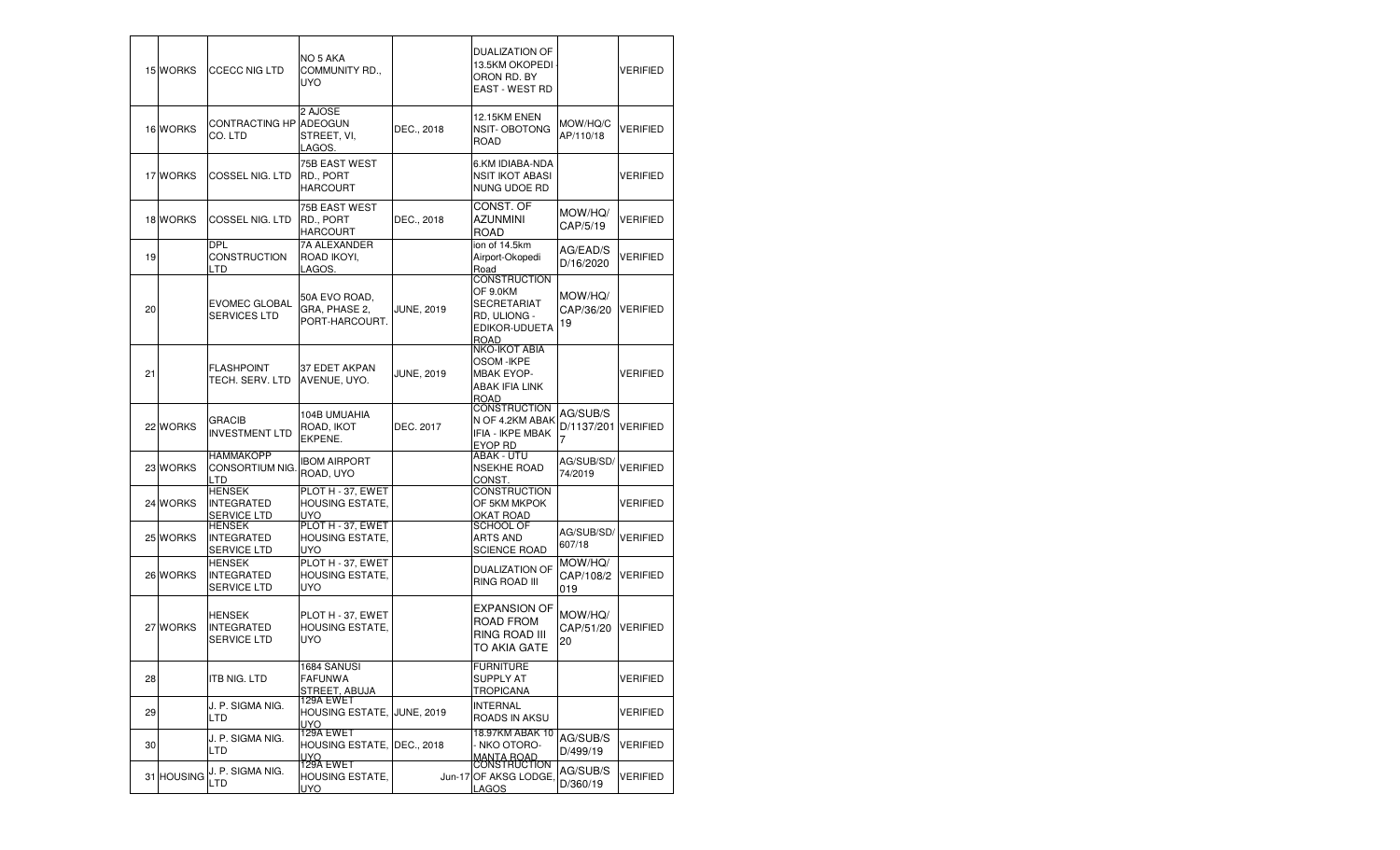| 32 |          | <b>JMK</b><br><b>CONSTRUCTION</b><br>COY. LTD  | 7 SAADU<br>ALANAMU ROAD<br><b>GRA. ILORIN</b>               | DEC., 2018        | ABAK NSEKHE-<br><b>IKOT AKPA NKUK</b><br>IKOT IKARA                   | AG/EAD/S<br>D/122/20         | VERIFIED |
|----|----------|------------------------------------------------|-------------------------------------------------------------|-------------------|-----------------------------------------------------------------------|------------------------------|----------|
| 33 |          | JARDIN NIG LTD                                 | 131 AKA ETINAN<br>RD, UYO                                   |                   | MAINTENANCE<br>OF PLAZAS                                              | AG/EAD/S<br>D/437/20         | VERIFIED |
| 34 |          | JARDIN NIG LTD                                 | 131 AKA ETINAN<br>RD, UYO                                   |                   | LANDSCAPING @<br><b>TROPICANA</b>                                     |                              | VERIFIED |
|    | 35 WORKS | JULIUS BERGER<br><b>NIG PLC</b>                | NO. 10 SHETTIMA<br><b>MUNGUNO</b><br>CREFSENT, ABUJA        | <b>JUNE, 2019</b> | UYO RING ROAD<br>Ш<br>CONSTRUCTION                                    |                              | VERIFIED |
|    | 36 WORKS | <b>JULIUS BERGER</b><br><b>NIG PLC</b>         | NO. 10 SHETTIMA<br><b>MUNGUNO</b><br><b>CREFSENT, ABUJA</b> | DEC., 2018        | UYO - ETINAN<br><b>ROAD</b><br><b>CONSTRUCTION</b>                    | MOW/HQ/C<br>AP/21/18         | VERIFIED |
|    | 37 WORKS | JULIUS BERGER<br>NIG PLC                       | NO. 10 SHETTIMA<br><b>MUNGUNO</b><br>CREFSENT, ABUJA        | <b>JUNE, 2019</b> | <b>DUALIZATION OF</b><br>UYO - IKOT<br>EKPENE RD.                     |                              | VERIFIED |
| 38 |          | <b>JULIUS BERGER</b><br><b>NIG PLC</b>         | NO. 10 SHETTIMA<br><b>MUNGUNO</b><br>CREFSENT, ABUJA        | <b>JUNE, 2019</b> | <b>CONSTRUCTION</b><br>OF NEW<br><b>GOVERNOR'S</b><br><b>OFFICE</b>   |                              | VERIFIED |
| 39 |          | JULIUS BERGER<br>NIG PLC                       | NO. 10 SHETTIMA<br><b>MUNGUNO</b><br>CREFSENT, ABUJA        | <b>JUNE, 2019</b> | CONSTRUCTION<br>OF AKS STADIUM                                        |                              | VERIFIED |
|    | 40 MSDAD | <b>JULIUS BERGER</b><br>NIG PLC                | NO. 10 SHETTIMA<br><b>MUNGUNO</b><br>CREFSENT, ABUJA        | <b>JUNE, 2019</b> | <b>STADIUM</b><br><b>FACILITY</b><br>MANAGEMENT                       | MHSD/CAP/<br>4/18            | VERIFIED |
|    | 41 MH    | <b>JULIUS BERGER</b><br><b>NIG PLC</b>         | NO. 10 SHETTIMA<br><b>MUNGUNO</b><br>CREFSENT, ABUJA        | <b>JUNE, 2019</b> | <b>GOVERNMENT</b><br><b>HOUSE FACILITY</b><br>MANAGEMENT              | AG/EAD/S<br>D/416/2020       | VERIFIED |
|    | 42 MLWR  | <b>JULIUS BERGER</b><br>NIG PLC                | NO. 10 SHETTIMA<br><b>MUNGUNO</b><br>CREFSENT, ABUJA        |                   | INT'L<br>CHRISTIAN<br>Worship<br><b>CENTRE</b>                        | MLWR/CA<br>P/5/2020          | VERIFIED |
|    | 43 WORKS | LANDSEA<br>CONSTR. COY.<br>LTD                 | PLOT 8 PRINCE<br>UTUK STREET.                               |                   | 23.25KM IKOT<br>EKAIDE - IKOT<br>OKORO - IKOT<br><b>IBRITAM ROAD</b>  | MOW/HQ/C<br>AP/40/18         | VERIFIED |
|    | 44 WORKS | MIRAI DENCHI NIG<br>. LTD                      | 14, ALLEN<br>AVENUE, IKEJA,<br>LAGOS                        | OCT. 2019         | 6.3KM ROADS IN<br>AMANYAM                                             | MOW/HQ/<br>CAP/15/20<br>20   | VERIFIED |
|    | 45 WORKS | <b>NIGERPET</b><br>STRUCTURES LTD HOUSING. UYO | PLOT G32, EWET                                              | DEC., 2018        | CONSTRUCTION/<br><b>REMODELLING</b><br>OF EKET ROADS                  | AG/EAD/S<br>D/405/2020       | VERIFIED |
|    | 46 WORKS | NIGERPET<br>STRUCTURES LTD HOUSING. UYO        | PLOT G32, EWET                                              |                   | <b>GULLY EROSION</b><br>CONTROL<br><b>FACILITY AT</b><br>DOMINIC UTUK | AG/SUB/SD/VERIFIED<br>643/18 |          |
|    | 47 WORKS | NIGERPET<br>STRUCTURES LTD HOUSING. UYO        | PLOT G32, EWET                                              | Jul-19            | 8.5KM<br>OKOROETTE-<br>ELILE-AMADAKA-<br>KAMPA ROAD                   | MOW/HQ/C<br>AP/49/19         | VERIFIED |
| 48 |          | NIGTURKS NIG.<br>LTD                           |                                                             |                   | <b>CONSTRUCTION</b><br>OF ATAN OFFOT<br>ROAD                          |                              | VERIFIED |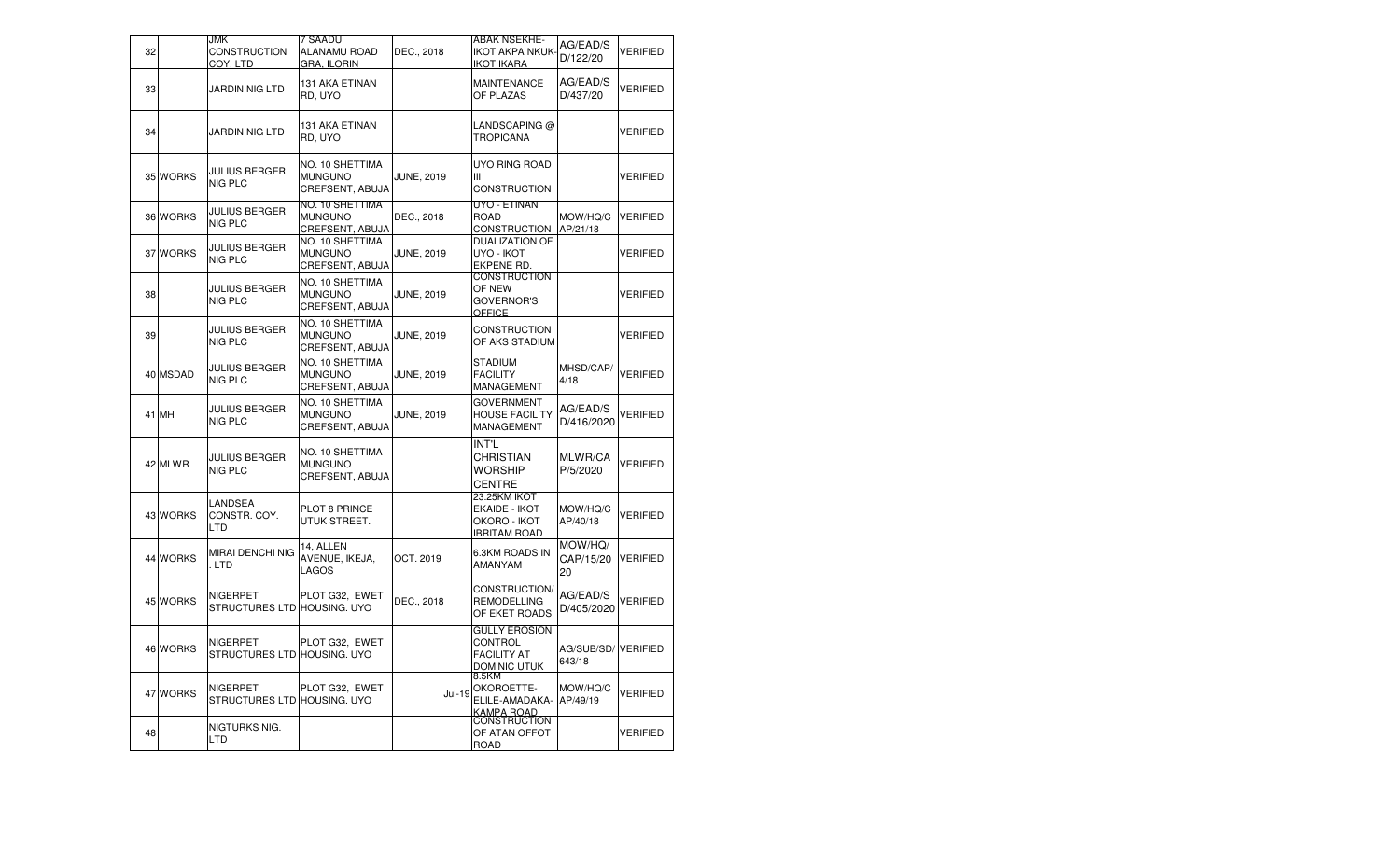|    | 49 WORKS | NSIK ENGR. LTD.                             | 1 SYNAGOGUE<br><b>AVENUE BEHIND</b><br><b>GODSWILL</b><br><b>AKPABIO INT'L</b><br>STADIUM, OBIO<br>ETOI. | OCT. 2018         | CONSTRUCTION<br>OF 4.9KM IBESIT<br>OKPOKPORO -<br><b>IKOT IBRITAM RD</b>          | AG/EAD/SD/<br>393/2020 | VERIFIED        |
|----|----------|---------------------------------------------|----------------------------------------------------------------------------------------------------------|-------------------|-----------------------------------------------------------------------------------|------------------------|-----------------|
| 50 |          | <b>PECULIAR</b><br>ULTIMATE<br>CONCERNS LTD |                                                                                                          |                   | <b>CONSTRUCTION</b><br>OF 14.1 KM<br>ODORO IKPE -<br><b>IKPE IKOT NKON</b><br>RD. |                        | VERIFIED        |
| 51 |          | QUMEC NIG. LTD                              | 2 AVENUE ROAD,<br><b>LIGHT INDUSTRIAL</b><br>AREA, WESTERN<br>BYPASS, KADUNA.                            | <b>JUNE, 2019</b> | 3.5KM 6 LANE<br>RING ROAD 11                                                      | AG/SUB/SD/<br>887/2019 | <b>VERIFIED</b> |
| 52 |          | RONESANS<br>CONSTR. COY LTD AFRIQUE, UYO    | SHELTER                                                                                                  |                   | CONST. OF<br>Jul-15 HOTEL AT IKOT<br>EKPENE                                       | AG/SUB/S<br>D/101/19   | <b>VERIFIED</b> |
| 53 |          | SADOGI NIG LTD                              | <b>PLOT 137</b><br><b>MABUSHI</b><br>DISTRICT, ABUJA                                                     |                   | TAXI WAY/<br>APRON AT AKIA                                                        |                        | VERIFIED        |
| 54 |          | SEYANG LTD                                  | KM3, IKOT<br>EKPENE, ABAK RD, DEC., 2018<br><b>IKOT EKPENE</b>                                           |                   | 6.4KM NTO<br>EDINO - EKWERE<br><b>ASU ROAD</b>                                    | MOW/HQ/C<br>AP/105/19  | <b>VERIFIED</b> |
| 55 |          | SEYANG LTD                                  | KM3, IKOT<br>EKPENE, ABAK RD,<br><b>IKOT EKPENE</b>                                                      |                   | CONSTRUCTION<br>OF ACCESS<br>ROAD&<br><b>CULVERT AND</b>                          |                        | VERIFIED        |
|    | 56 MSDAD | <b>SIMOLAR</b><br>KONSULT LTD               |                                                                                                          |                   | <b>CONSULTANCY</b><br>SERVICES ON<br>AKIA PHASE II<br>PRALLEL AND<br>RAPID EXT    | MSDAD/CA<br>P/4/19     | VERIFIED        |
| 57 |          | SLAVABOGU NIG.<br>LTD                       | 1 ADEOLA ADEKU<br>STREET, SAPETRO<br>TOWERS, 10TH<br>FLOOR, VICTORIA<br>ISLAND, LAGOS.                   |                   | 8.5KM<br>NDUETONG OKU<br><b>IBIAKU URUAN-</b><br>EKIT ITAM ROAD                   |                        | VERIFIED        |
| 58 |          | TORO-PHARM<br>LOGISTICS LTD                 | <b>EWET HOUSING</b><br>ESTATE, UYO                                                                       |                   | <b>MOVEABLE</b><br>FURNITURE AT<br>TROPICANA                                      | AG/SUB/SD/<br>2155/18  | <b>VERIFIED</b> |
| 59 |          | TOTAL ADVANCE<br><b>ENGINEERING</b>         | 3 BAVAKE CLOSE<br><b>OFF MONNIA</b><br>STREET, WUSE 2,<br>ABUJA.                                         |                   | 23.25KM OF IKOT<br>EKAIDE - IKOT<br>OKORO - IKOT<br><b>IBRITAM ROAD</b>           | AG/SUB/S<br>D/72/2020  | VERIFIED        |
|    | 60 WORKS | <b>TRIDENT</b>                              | 7 IKOT EKPENE<br>ROAD, UYO.                                                                              |                   | <b>CONSTRUCTION</b><br>OF 4.0KM<br>MBIATOK -<br>EKRITAM -<br>MBIAYA URUAN<br>ROAD | AG/SUB/S<br>D/648/2018 | VERIFIED        |
|    | 61 WORKS | VERINI<br>CONSTRUCTION<br>COY LTD           | <b>EWET HOUSING</b><br>ESTATE, UYO                                                                       | Dec-19            | 19.317KM ANUA-<br><b>ISHIET ROAD</b>                                              | AG/EAD/S<br>D/1110/19  | VERIFIED        |
| 62 |          | VERINI<br><b>CONSTRUCTION</b><br>COY LTD    | <b>EWET HOUSING</b><br>ESTATE, UYO                                                                       |                   | 3.5KM IKOT<br>UDOM ROAD,<br><b>IBIONO</b>                                         | MOW/HQ/C<br>AP/14/16   | VERIFIED        |